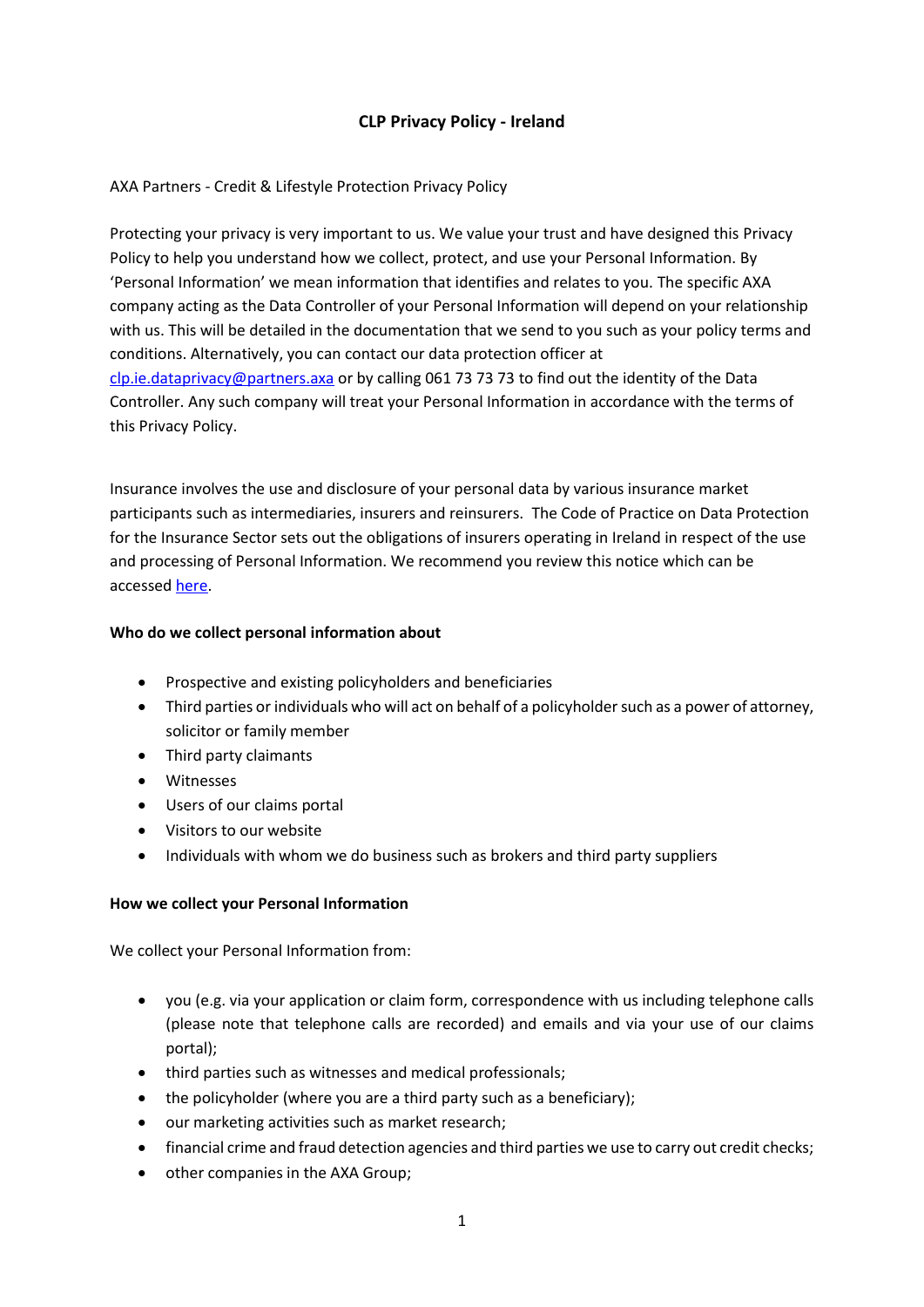- other third parties involved in your insurance policy or claim such as brokers, claims handlers, investigators, loss adjusters;
- insurance industry bodies;
- publically available sources (for example, searches using google, public registers and social media);
- third parties who brand and sell our insurance policies;
- any third parties in the event of a sale, merger, reorganisation, transfer or dissolution of our business; and
- your use of our website (e.g. our web servers collect the name of the domain you used to access the internet, such as "aol.com" or "yahoo.com," and the website you came from and visit next).

# Cookies

We also collect information via cookies which are small pieces of data stored by your internet browser on your computer's hard drive. We use cookies to ensure that you can benefit from and use the online claims portal systems if so requested by you. You may be able to set your browser to notify you when you receive a cookie or to prevent cookies from being sent. Please note, however, that, by not accepting cookies, you may limit the functionality we can provide to you when you visit our website. You can access our cookies policy at <https://en.clp.partners.axa/cookie-policy>

#### **Types of Personal Information that we collect**

Depending on your relationship with us, Personal Information that we collect may include:

- General identification and contact information such as your name, address and other contact details and date of birth;
- ID documents such as passport/driving licence;
- Any information relevant to your insurance policy such as lifestyle, income and employment status;
- Job information where it relates to a claim made on a policy, for example where the policyholder can't make repayments due to unemployment;
- Information relevant to any claims made;
- Details about family such as dependents or spouses;
- Information which is available publically;
- Financial information such as your bank account details and credit history;
- Your marketing preferences as you advise us; and/or
- Information enabling us to provide you with products and services such as details about previous insurance policies you have held and any previous claims you have made.

If relevant, we will also collect "special category data" which is Personal Information relating to health, genetic or biometric data, sex life, sexual orientation, racial or ethnic origin, political opinions, religious or philosophical beliefs, and trade union membership. For example:

 Medical information such as your current health status, the details of any injuries or disabilities and medical history because it is relevant to your insurance policy or claims, for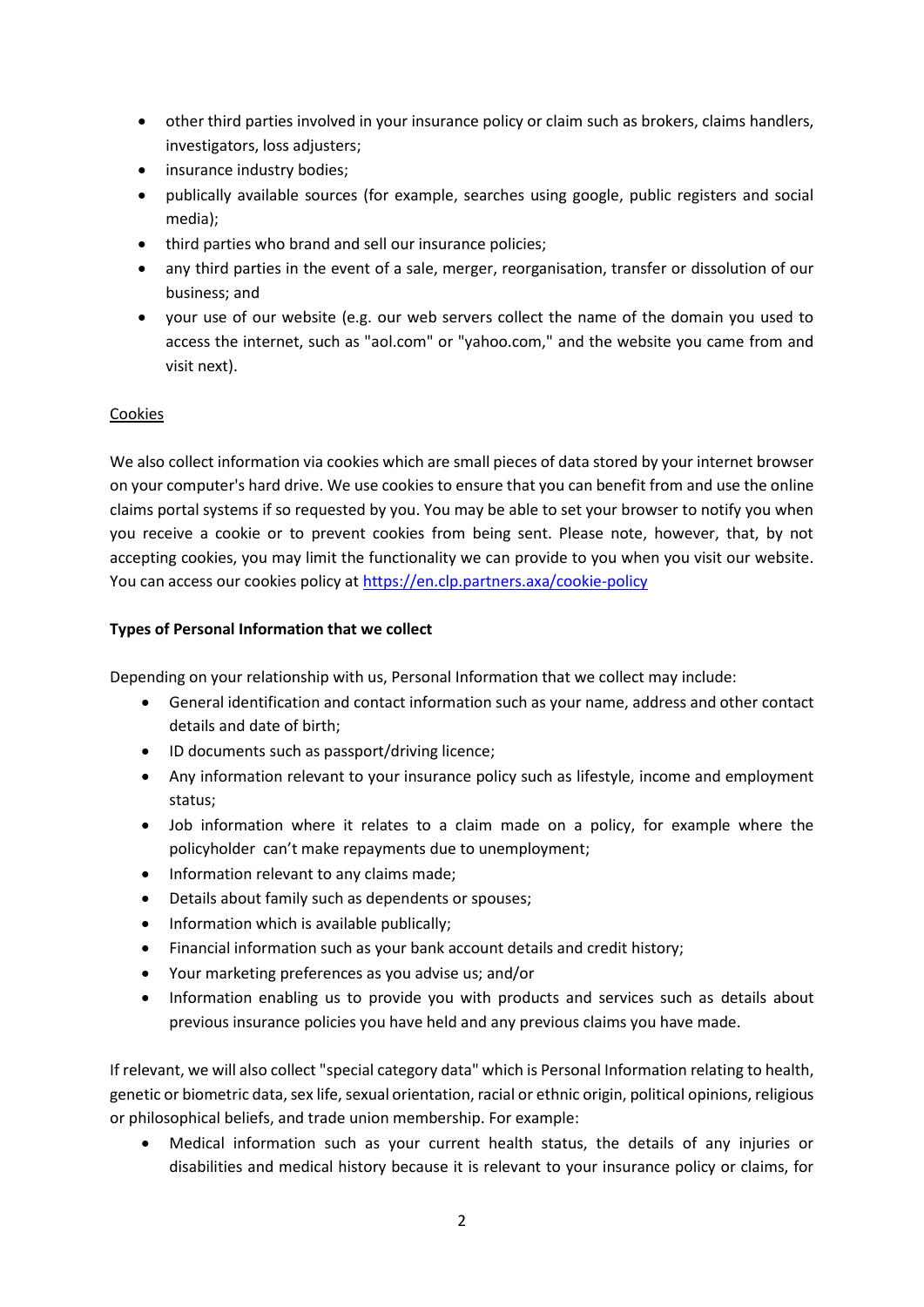example if you take out Cancer Protection, we will collect information about your health status and illness.

 Your religious beliefs where you disclose it to us (for example if it relates to any medical treatment you are having).

We may also collect criminal convictions data where we carry out anti money laundering and fraud checks.

#### **Children's data**

We do not intentionally offer insurance policies or collect any personal information from children under 18 years of age. However, some information about children may be collected and used in connection with a policy claim, for example where relevant to the circumstances of the claim and associated vulnerabilities.

#### **How and why we use your Personal Information**

We use your Personal Information to:

- Assess and process your insurance application;
- Administer a policy;
- Process any claims you may make;
- Send you information regarding your policy;
- Provide improved quality, training and security;
- Carry out market research;
- Provide marketing information to you (including information about products and services offered by selected third parties) in accordance with your marketing preferences;
- Comply with applicable laws and regulatory obligations;
- Establish and defend legal rights;
- Prevent, detect and investigate crime, including fraud;
- To carry out fraud, credit and anti-money laundering checks;
- To conduct sanction checks;
- To take out our own insurance;
- For business purposes such as management information, internal audit, reviewing products, systems development, accounting records, responding to enquiries, maintaining records of communications, enforcing compliance with our terms and providing quality training and security
- To handle complaints.

We collect, use and disclose your Personal Information for the purposes set out above. For each purpose, we must have a legal ground to use your Personal Information.

When we process your Personal Information we will rely on the following legal grounds: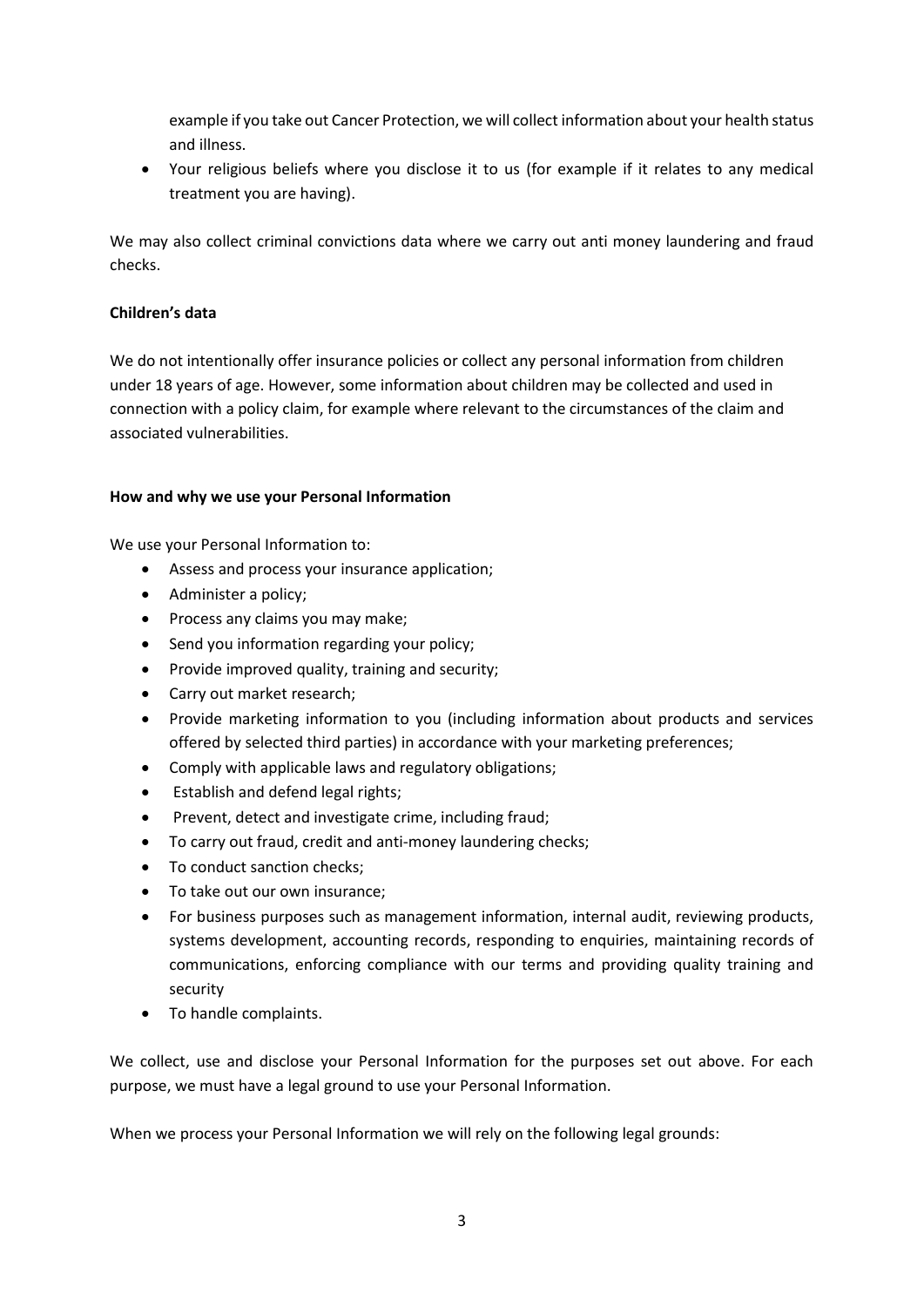- Such use is necessary to enter into or perform your contract of insurance. We rely on this legal ground in order to assess and process your application, administer a policy, handle claims and provide insurance services.
- We have a legitimate interest which is not overridden by your rights or interests. We rely on this legal ground to manage our business; where you are a named party under a policy - to assess and process the application, administer the policy and handle claims and provide insurance services; respond to enquiries; maintain records of communications; enforce compliance with our terms; and to provide marketing information to you.
- Such use is necessary to comply with our legal obligations. We rely on this legal ground to prevent, detect and investigate crime, including fraud and to comply with applicable laws and regulatory obligations (for example where our regulator or law enforcement authorities require us to do something such as keeping records of our dealings with you and to conduct sanctions checking).
- We have obtained your consent. We rely on this legal ground for direct marketing communications.

When we process your 'special category data' we must have an additional legal ground. We will rely on the following legal grounds:

- In the case of special category data relating to your health, where such processing is necessary for an insurance purpose. We rely on this legal ground for processing health data in order to advise and arrange your contract of insurance, assess and process your insurance application, administer your policy and handle claims under an insurance policy.
- We have your explicit consent. We rely on this legal ground in order to advise and arrange your contract of insurance, assess and process your insurance application, administer your policy and handle claims under an insurance policy.
- We need to establish, exercise or defend our legal rights. We rely on this legal ground in order to handle complaints, to prevent, detect and investigate crime, including fraud or to comply with applicable laws and regulatory obligations.

| <b>Purpose</b>                                                             | Legal ground                                                                                                                                                                                                | Additional legal ground for<br>special category data                                                                                                                                           |
|----------------------------------------------------------------------------|-------------------------------------------------------------------------------------------------------------------------------------------------------------------------------------------------------------|------------------------------------------------------------------------------------------------------------------------------------------------------------------------------------------------|
| To assess and process your<br>insurance application                        | for<br>It<br>is<br>necessary<br>performance<br>оf<br>vour<br>contract of insurance.<br>legitimate<br>It is in our<br>$\bullet$<br>(to<br>provide<br><i>interests</i><br>appropriate<br>insurance<br>cover). | In the case of health data,<br>processing is necessary for<br>an insurance purpose of<br>advising and arranging your<br>contract of insurance.<br>We have<br>explicit<br>your<br>٠<br>consent. |
| To administer a policy, handle<br>claims and provide relevant<br>services. | for<br>- It<br>is<br>$\bullet$<br>necessary<br>performance<br>οf<br>vour<br>contract of insurance.<br>legitimate<br>It is in<br>our<br>٠<br>(to<br>provide<br><i>interests</i>                              | In the case of health data,<br>$\bullet$<br>processing is necessary for<br>an insurance purpose of<br>advising and arranging your                                                              |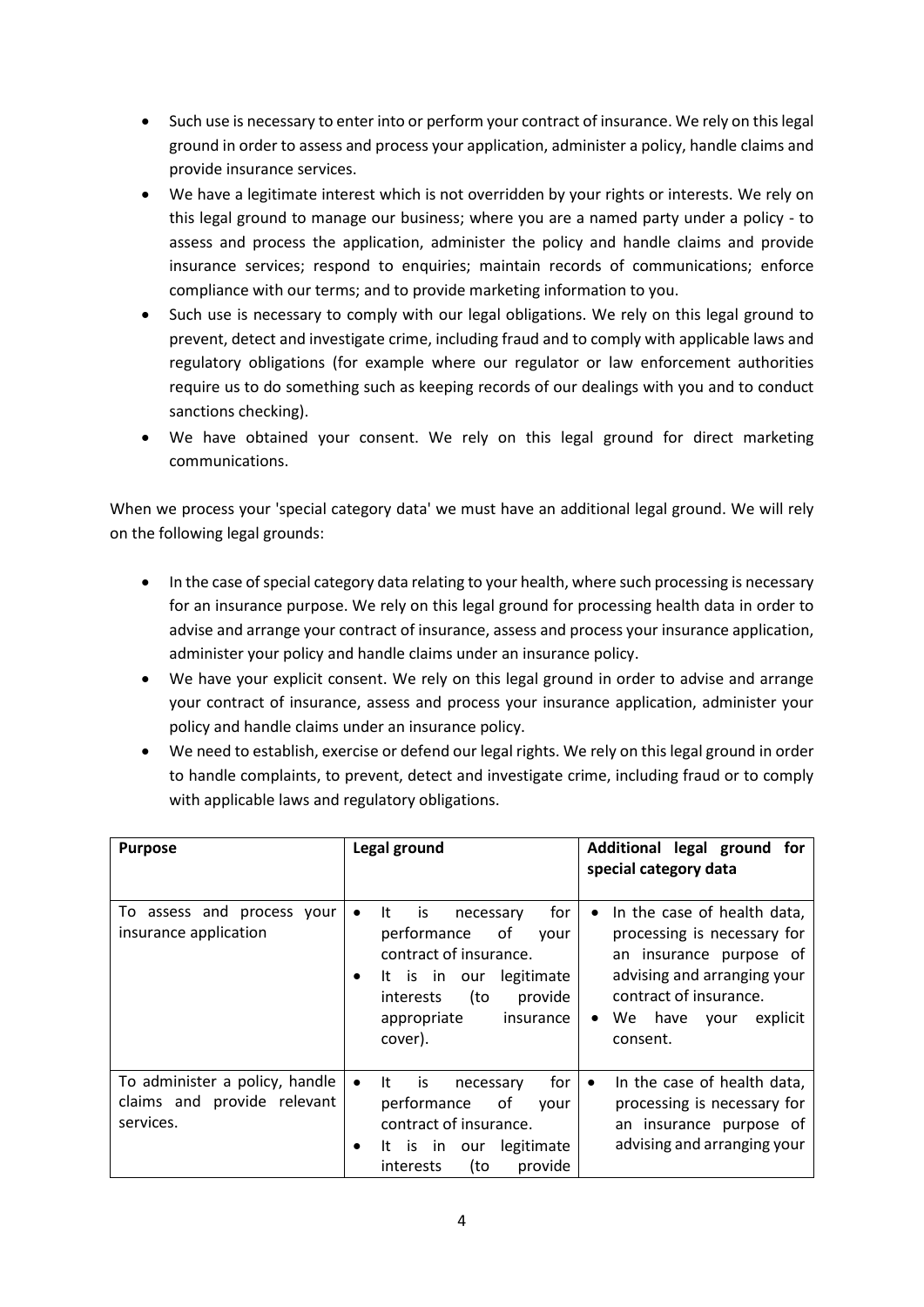|                                                                                                                                                                                                                            | appropriate<br>insurance<br>cover).                                                                                                                                                                                                   | contract of insurance and<br>administering claims.<br>We have your explicit<br>consent                                                                                                                                                                                                                            |
|----------------------------------------------------------------------------------------------------------------------------------------------------------------------------------------------------------------------------|---------------------------------------------------------------------------------------------------------------------------------------------------------------------------------------------------------------------------------------|-------------------------------------------------------------------------------------------------------------------------------------------------------------------------------------------------------------------------------------------------------------------------------------------------------------------|
| For business purposes such as<br>responding<br>enquiries,<br>to<br>maintaining<br>records<br>of<br>communications,<br>enforce<br>compliance with our terms and<br>providing improved<br>quality,<br>training and security. | It<br>is<br>necessary<br>for<br>$\bullet$<br>performance<br>of<br>your<br>contract of insurance.<br>It is in our<br>legitimate<br>$\bullet$<br>(to<br>undertake<br>interests<br>these activities in order to<br>manage our business). |                                                                                                                                                                                                                                                                                                                   |
| Handling complaints                                                                                                                                                                                                        | for<br>It<br>is<br>necessary<br>$\bullet$<br>performance<br>of<br>your<br>contract of insurance.<br>It is in our legitimate<br>interests (to respond and<br>handle all complaints).                                                   | need<br>establish,<br>We .<br>to<br>exercise or defend our legal<br>rights.                                                                                                                                                                                                                                       |
| To carry out market research                                                                                                                                                                                               | It is in our legitimate<br>$\bullet$<br>interests to<br>carry out<br>market research in order to<br>improve our products and<br>services.                                                                                             |                                                                                                                                                                                                                                                                                                                   |
| provide<br>marketing<br>To<br>information to you (including<br>information about products<br>offered<br>services<br>and<br>by<br>selected third<br>parties)<br>in<br>accordance<br>with<br>your<br>marketing preferences.  | $\bullet$<br>We have your consent.<br>It is in our legitimate<br>$\bullet$<br>interests (to market our<br>services where you have<br>expressed an interest in<br>receiving<br>such<br>information).                                   |                                                                                                                                                                                                                                                                                                                   |
| To<br>detect<br>and<br>prevent,<br>investigate<br>crime, including<br>fraud and money laundering<br>and to carry out sanctions<br>checks.                                                                                  | for $  \bullet$<br>It<br>İS<br>necessary<br>performance<br>οf<br>your<br>contract of insurance.<br>It is in our legitimate<br>$\bullet$<br>interests to prevent any<br>crime and fraud.<br>To comply with a legal<br>obligation.      | In the case of health data,<br>processing is necessary for<br>an insurance purpose of<br>advising and arranging your<br>contract of insurance and<br>administering claims.<br>have your explicit<br>We<br>٠<br>consent.<br>We<br>need<br>establish,<br>to<br>$\bullet$<br>exercise or defend our legal<br>rights. |
| To comply with applicable laws<br>and regulatory obligation for<br>example where our regulator<br>or law enforcement authorities<br>require us to do something or                                                          | To comply with a legal<br>$\bullet$<br>obligation                                                                                                                                                                                     | establish,<br>need<br>to<br>$\bullet$<br>We<br>exercise or defend our legal<br>rights.                                                                                                                                                                                                                            |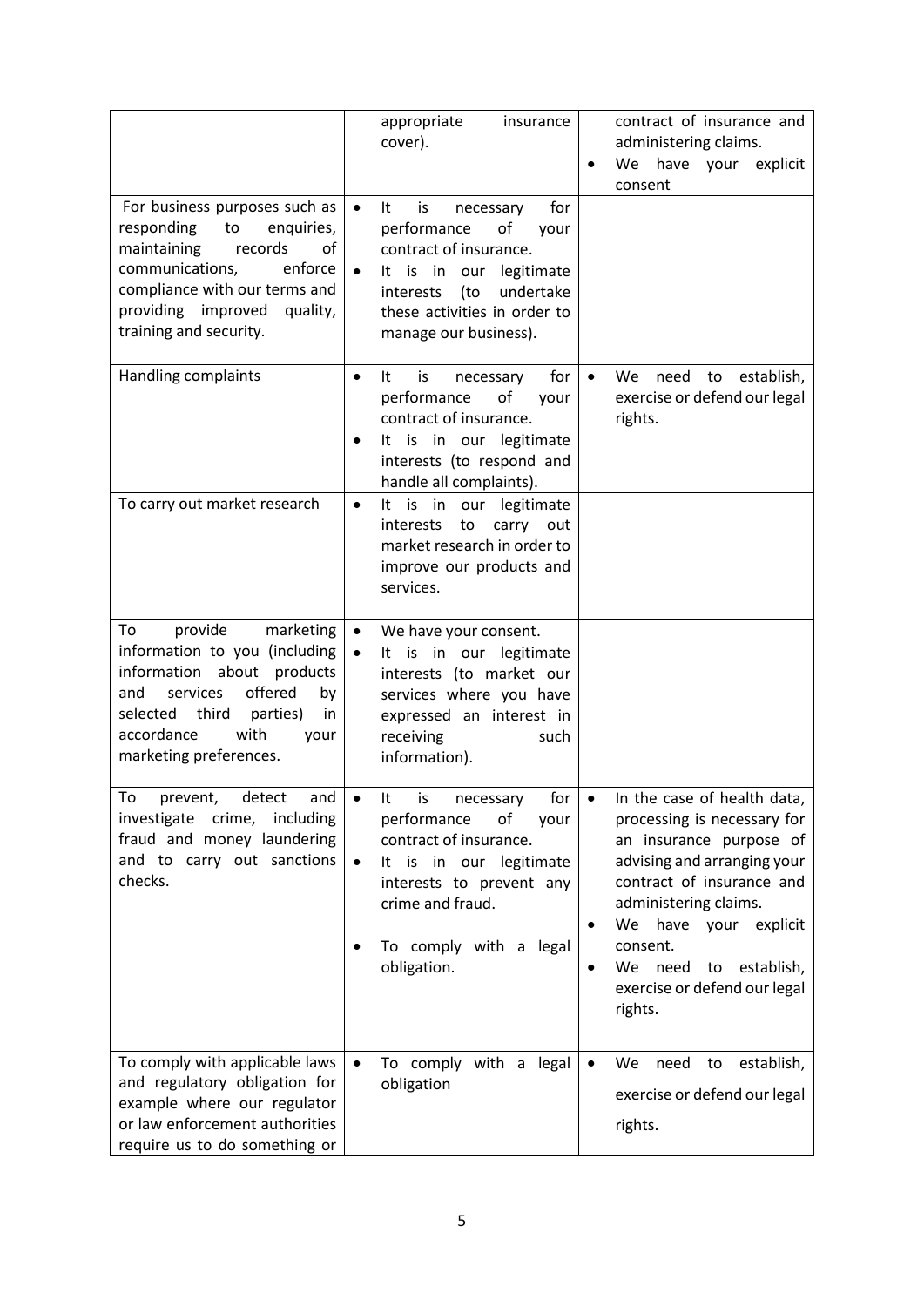| to keep records of our dealings<br>with you |           |            |              |                                                                          |                        |                           |                 |            |                                                        |
|---------------------------------------------|-----------|------------|--------------|--------------------------------------------------------------------------|------------------------|---------------------------|-----------------|------------|--------------------------------------------------------|
| To take out our own insurance               | $\bullet$ | in place). | It is in our | legitimate<br>interests (to ensure that we<br>have appropriate insurance | $\bullet$<br>$\bullet$ | consent.<br>We<br>rights. | We have<br>need | your<br>to | explicit<br>establish,<br>exercise or defend our legal |

We will not share your Personal Information with any third parties for any purpose other than those described above. For example, we will not sell Personal Information to third parties that may wish to market their products and services to you.

# **Sharing your Personal Information**

We may disclose Personal Information we collect to other organisations as detailed below. The organisations to whom we disclose Personal Information are obligated to use such information only for the purposes stated above. Disclosures may be made to the following third parties:

- The company who underwrites your insurance policy.
- Other third parties involved in the administration of a policy such as brokers.
- Third parties who brand and sell our insurance policies.
- The company who provides us with our own insurance policy.
- Third party administrators who we use to assist with the administration of a claim such as claims handlers, loss adjustors and independent medical advisers.
- Third parties who provide sanctions checking services, anti-fraud and credit checks.
- Financial crime and fraud detection agencies.
- Service Providers such as legal advisers, fraud investigators, (An Garda Síochana and various Government agencies) and distributors of our products. In all cases, we will require service providers to whom we provide Personal Information to comply with our Privacy Policy and to use the information solely for the purposes for which we have retained them. Disclosure of Personal Information to these service providers is done to help us better serve you.
- Our group companies.
- Other insurers, regulators and industry/public bodies.
- Any third parties in the event of a sale, merger, reorganisation, transfer or dissolution of the business.

Disclosure of your Personal Information to the parties listed above, may involve the transfer of such information to other countries, including those outside of the EEA (see section "International transfers of Personal Information" below).

# **Security of collected information**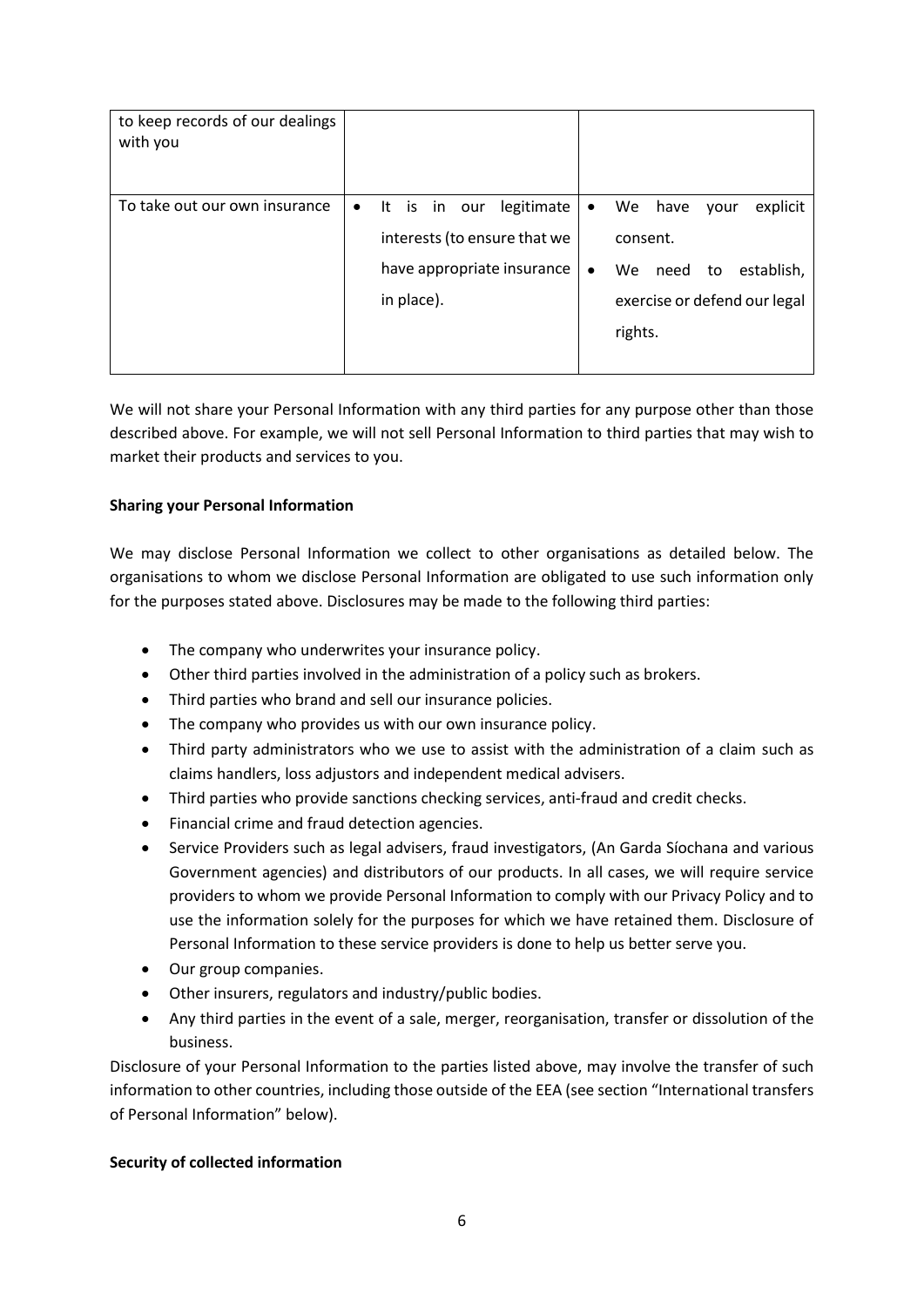We maintain strict physical, electronic, and administrative safeguards in accordance with applicable standards to protect your Personal Information from unauthorized or inappropriate access and prevent the loss or misuse of your Personal Information. We restrict access to Personal Information to employees and service providers who need to know the information for the purposes set out in this Privacy Policy.

We use encryption and authentication tools to protect information we gather on our website. E-mail communications outside of our website, however, may not be protected. If you are sending us an email communication that includes highly confidential information, such as a credit card number, you may want to call us or send it by registered post.

We have deployed an adequate procedure to identify and communicate any incident of data breach within 72 hours and to resolve it within a reasonable period of time.

# **Retention of Personal Information**

Your Personal Information shall be retained as long as needed for the purposes specified in this Privacy Policy and will depend on your relationship with us and the type of Personal Information we hold about you. In certain circumstances we will need to retain some Personal Information following the end of our relationship with you, especially in order to resolve any potential disputes and for ongoing or prospective legal proceedings, to maintain records of our services, or to otherwise comply with our legal obligations and defend our legal rights. For example:

- We will hold your policy and account files for 7.5 years from the date on which your policy ends or when a claim is settled whichever is later;
- Where an insurance quote has not been taken up, we will hold quote and related Personal Information for 15 months.

We undertake to keep your Personal Information safe, confidential, accurate and efficient for the relevant usage duration period. At the end of the retention period, your Personal Information will be anonymized or destroyed.

# **Your marketing preferences**

We sometimes use or share your Personal Information in ways that will improve or expand upon the services we provide to you. You can choose to opt-out of this at any time by contacting us at [clp.ie.dataprivacy@partners.axa](mailto:clp.ie.dataprivacy@partners.axa) or by calling 061 73 73 73.

We also provide you with regular opportunities to opt-out.

- Emails: If you no longer want to receive marketing emails, you may opt-out by clicking on the unsubscribe link provided in each email or by contacting us as set out above.
- Text messages/telephone communications/postal mail: You may opt-out by contacting us as set out above.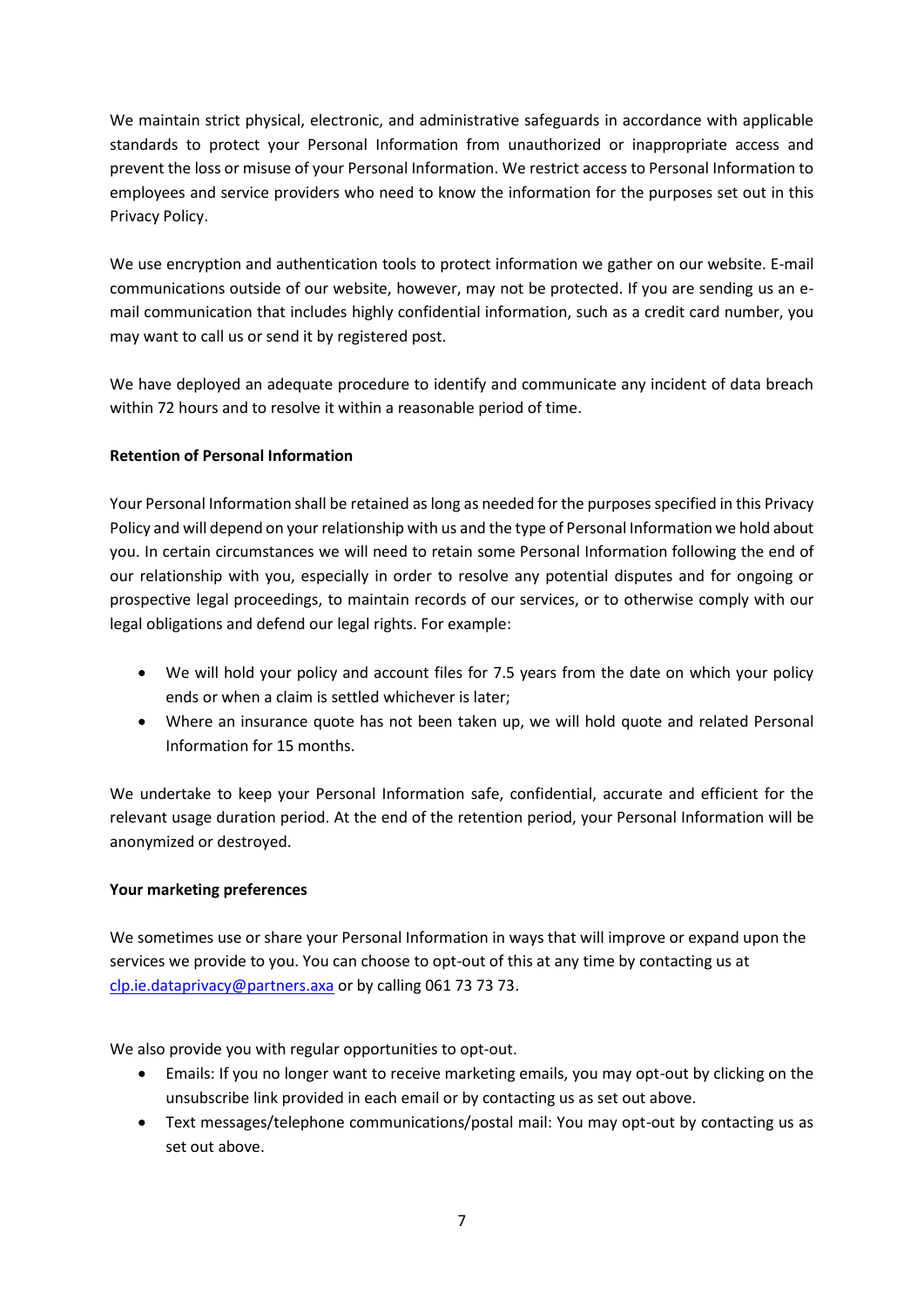Even if you opt-out of marketing communications, we will still provide you with important administrative communications.

# **International transfers of Personal Information**

Due to the global nature of our business, we may need to transfer Personal Information to our group companies or third parties located in other countries for the purposes set out in this Privacy Policy. In such a case, we will ensure your Personal Information is given a similar level of protection as required under Irish data protection laws and we will ensure that we take adequate steps to ensure that your Personal Information is protected such as:

- entering into contractual obligations with the party we are transferring your Personal Information to;
- transferring to countries which have been deemed 'adequate' by data protection authorities; or
- complying with 'binding corporate rules' which are a set of rules approved by the relevant data protection authorities which allow AXA group companies to transfer Personal Information between themselves.

# **Third party websites**

We are not responsible for the content, security or information collection practices of any third party websites, including those that you link to from our website. You should carefully review the privacy policies of each web site you visit to understand how they collect, use, and disclose information.

# **Your legal rights**

In accordance with data protection laws, you have a right to:

- Obtain a copy of the Personal Information we hold about you, together with other information about how we process it;
- Request rectification of inaccurate or incomplete Personal Information, and, in some circumstances, to request us to erase or restrict our use of it, or otherwise to object to our processing of your Personal Information for direct marketing purposes;
- Receive a copy or have a copy transmitted to another company (portability of data) (in a machine-readable format) of Personal Information which you have provided to us;
- Make a complaint about how we handle your data to the Office of the Data Protection Commissioner. Please visit [http://www.dataprotection.ie](http://www.dataprotection.ie/) for further information about how to do this.
- Withdraw any consent which you have given relating to use of your Personal Information, at any time. This includes consents to receiving direct marketing communications.
- We do not carry out any automated decision-making but if we decide to do so in the future, we will let you know and provide you with an updated privacy policy.

Note that there are certain limitations and exemptions to these rights which we may apply depending on the circumstances.